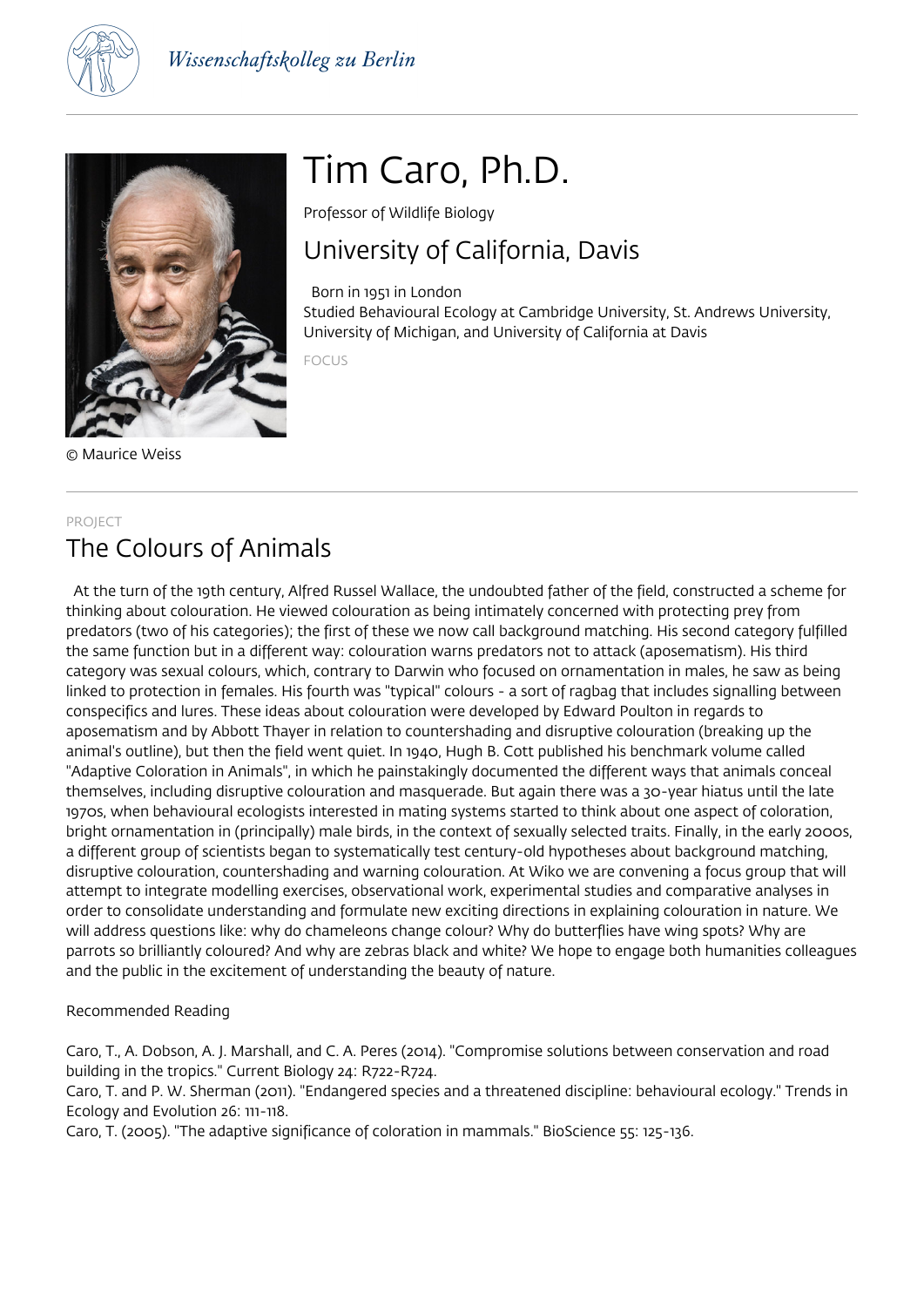# Colour from Wallace to Wiko

 In this talk I am going to cover the very wide topic of why do animals and plants wear external colours. I will do this through the eyes of Alfred Russell Wallace, the father of the field of animal colouration and co-discoverer of natural selection, and then systematically walk you through what we have learnt since his death 102 years ago, and then describe what sort of research that people (including members of the Wiko Focus group) do now.

My aims are (i) to help you understand the biological significance of colours in nature, (ii) to give you a historical perspective on the discipline, (iii) to show you why it is such a fascinating topic, and (iv) to keep you awake for 60 minutes. I will principally be addressing members of the audience who know little about colouration in nature.